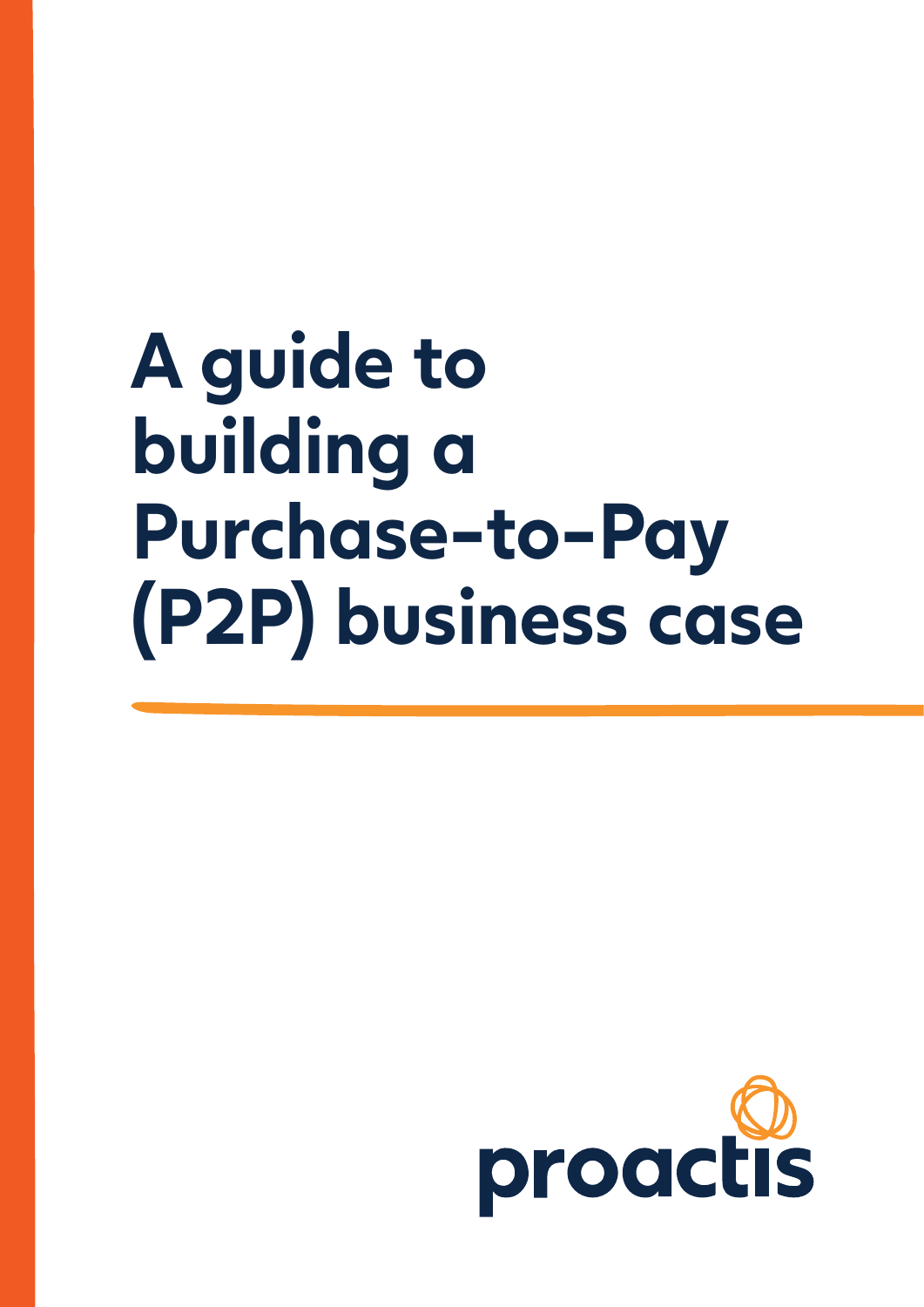| 03 | <b>Introduction</b>                                               |
|----|-------------------------------------------------------------------|
| 05 | An easy step-by-step process to build<br>your business case       |
| 06 | Some notes before you begin                                       |
| 07 | <b>Current Volumes and Costs</b>                                  |
| 08 | Your worksheet                                                    |
| 09 | <b>Calculated Savings</b>                                         |
| 10 | <b>Your worksheet</b>                                             |
| 11 | <b>Additional benefits of a</b><br>Purchase-to-Pay (P2P) solution |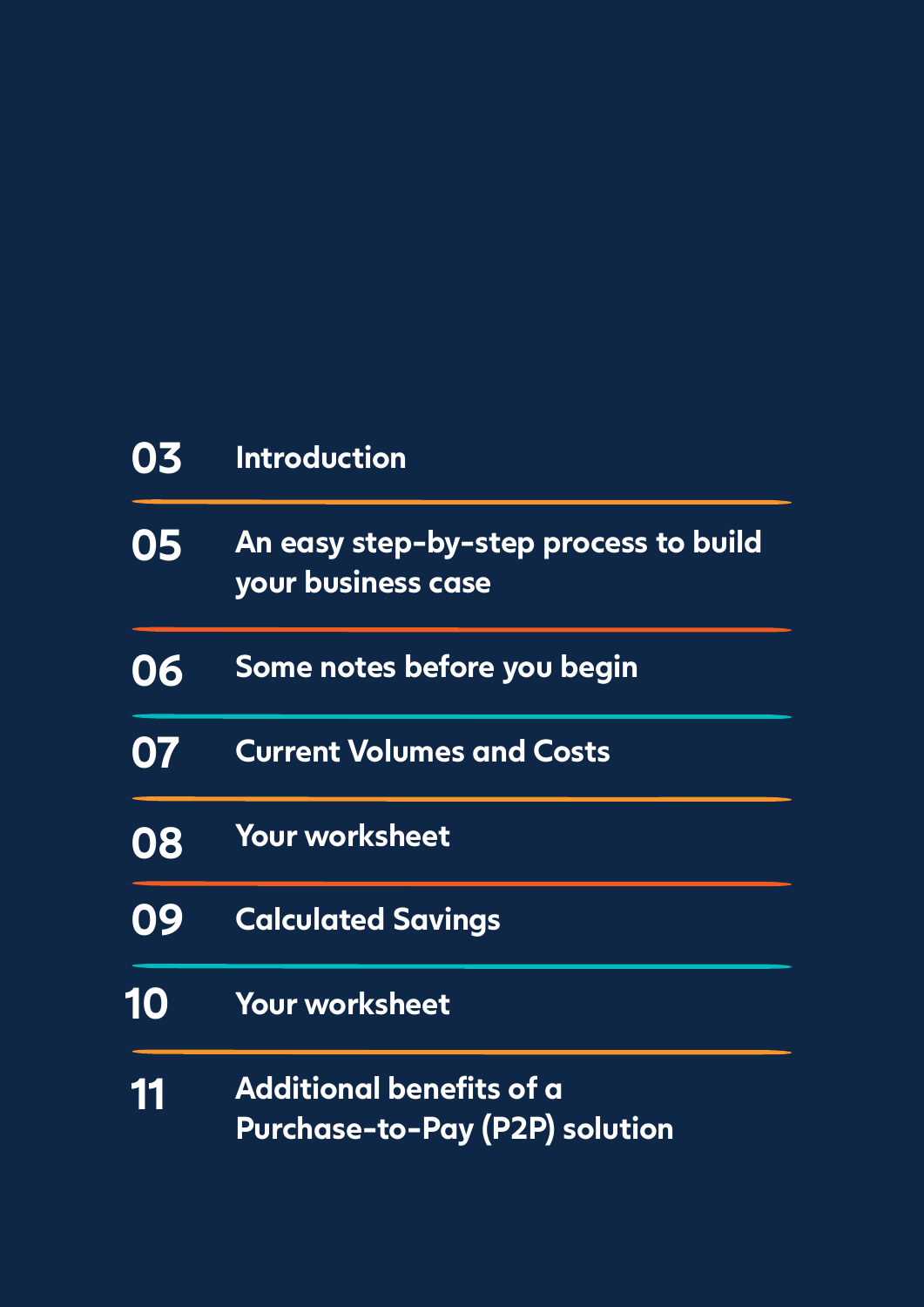## **A guide to building a Purchase-to-Pay (P2P) business case**

**Spend Management is a journey, and for many organisations, one of the first, most important legs of the trip is deployment of a Purchase-to-Pay (P2P) solution.** 

In recent times, companies and their Finance departments all over the world have been forced to adapt and be agile. Project teams have had to deal with a new world of remote work, IT resource shortages (which have been pulled into moving the entire company to a remote setup for instance) and business models that seemed perfectly legit a few weeks ago are now obsolete.

Time doesn't stand still in times of crisis, financial obligations still need to be respected, and business needs to keep going. The continuity, and adaptation, of Purchase-to-Pay and accounts payable operations has been crucial.

And it is clear that some businesses are better equipped to maintain operations than others. For many, it has highlighted a number of issues in the P2P process:

- $\bullet$  Unstructured invoices dealing with all types of invoices (which have no common format) across the supply chain.
- **C** Paper and PDF invoices lead to extensive manual keying and associated keying errors, as well as misplaced paper documents.
- **O** These manually intensive, error-prone processes lead to non-conforming invoices, excess costs, inaccurate payments and the risk of fraud.
- **O** Unreliable supplier base and unfulfilled orders.
- A constant stream of cashflow issues due to lack of efficiency and missed opportunities for early payments.

These are just a sample of the issues caused by an inefficient Purchase-to-Pay process.

This guide is intended to give you a simple, straightforward way to develop a P2P business case. But first a little summary of how Purchaseto-Pay (P2P) works and the benefits it provides…

#### **How effective, agile Purchase-to-Pay (P2P) works**

A good P2P solution will provide an electronic system that allows employees throughout the company to browse supplier sources such as catalogues and websites online to find, then purchase or request, the item or service they need from an approved supplier. The purchase request will be compared to corporate rules based on who is making the request, the cost, the spend category, and other criteria. If the requested purchase needs explicit manager approval, it will electronically route the request to the right manager, provide that manager with budget and cost pipeline visibility so he can make a good decision, and allow him to either approve or deny the request. POs will automatically be placed for approved requests. When the invoice arrives, it will be electronically matched against what was ordered and received, and against any applicable contract terms.

A good P2P system will process the great majority of invoices "straight-through", while automatically initiating workflow-based resolution of any exceptions. Once authorised, invoices will be passed to your Accounts Payable system for payment.

Other capabilities may be part of the system, such as electronic invoices, a supplier portal, contract management, and maybe even integrated supplier management and sourcing capabilities.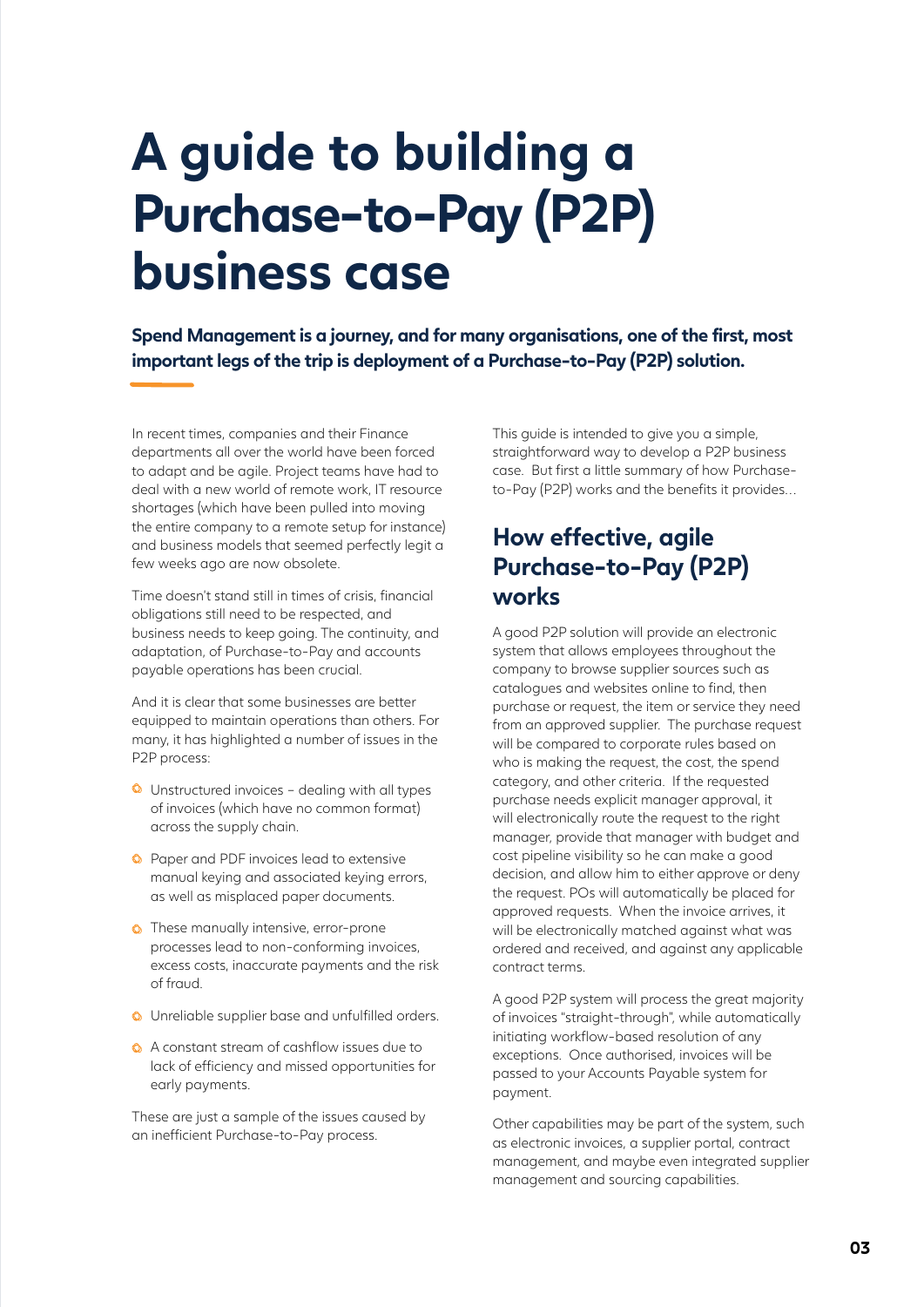#### **Operational benefits of P2P**

The direct operational benefits of your P2P system will be to:

- $\bullet$  Make it easy for your organisation to get the goods and services it needs.
- **C** Prevent unauthorised, unnecessary or fraudulent purchases.
- **<sup>4</sup>** Help department managers effectively manage budgets.
- **Guide purchasers to fulfill their need from approved** suppliers with a negotiated contract pricing.
- **C** Dramatically streamline the processing of invoices while ensuring only valid invoices are paid.
- **O** Streamline the entire purchase-to-pay process to reduce both time and cost.

#### **The impact on your bottom-line**

The result should be an overall reduction in the amount of money your organisation spends to obtain necessary goods and services. This reduction goes directly to your organisation's bottom line to improve your financial performance. This is why P2P systems are fast becoming a major solution investment area across a wide range of organisation types.

The bottom-line benefits of P2P systems are well proven in case after case. Proactis has a number of case studies you might want to read. But the business case that's important to you is your organisation business case. How much can your organisation's expect to save by implementing a modern P2P system?

#### **Digitise end-to-end buying and payables**

Regain visibility of purchasing within your business while maximising preferred supplier spend, reducing the risk of fraud and keeping budgets under control.

#### **Transform from cost-centre to revenue-centre**

Clear visibility of spend across your organisation to help you identify areas for consolidation. AP automation will enable 100% digital invoicing and the opportunity for early payments.

#### **Optimise business productivity**

Enable employees to concentrate on value-add work by reducing the amount of time needed to chase or wait for approvals, dealing with enquiries or waiting for the purchases.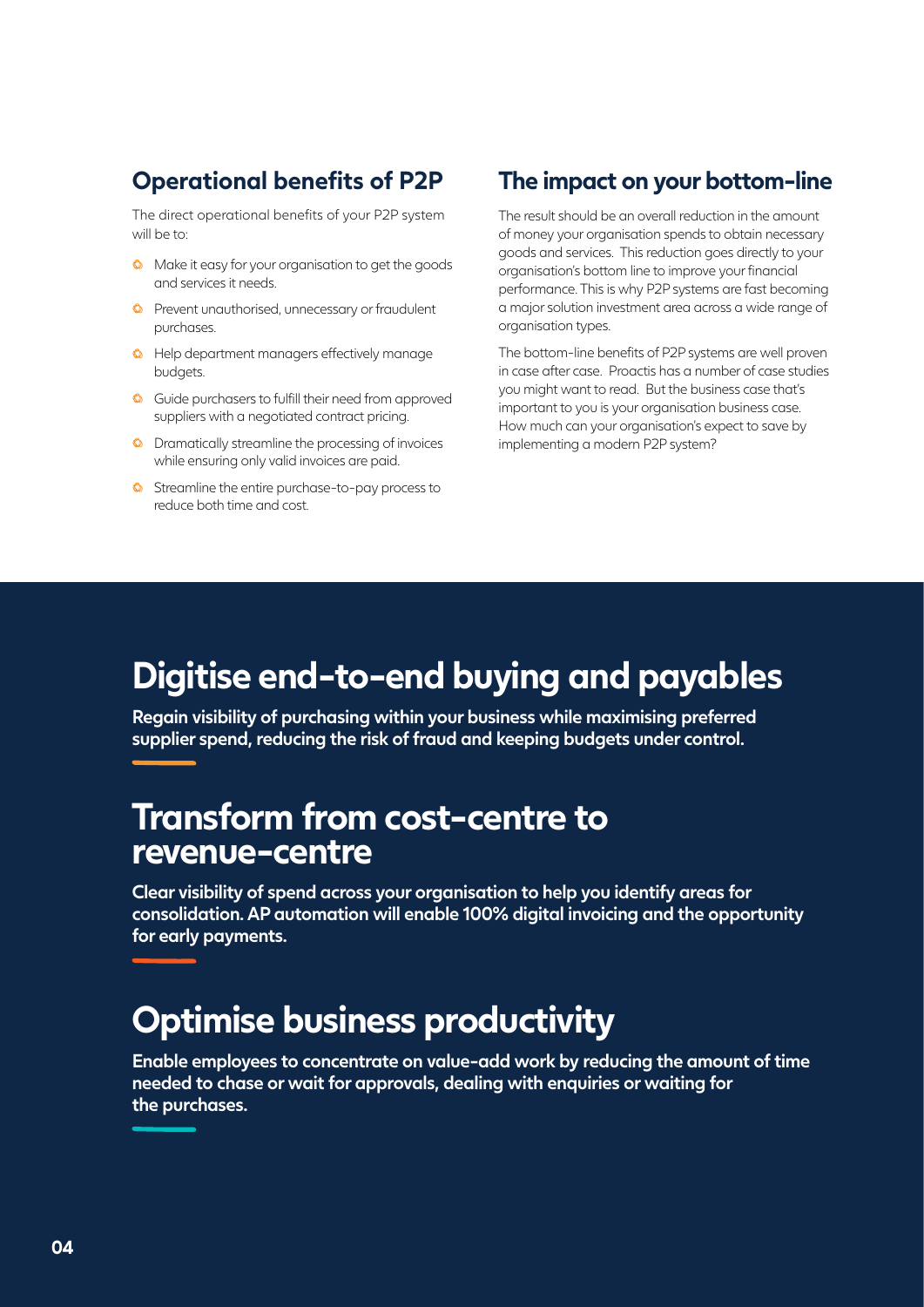### **An easy step-by-step process to build your business case**

The step-by-step process to build your organisation's business case for deployment of P2P is simple:

#### **Step 1: Identify key information and metrics from your current environment**

An example of the information you will want to collect is shown in the Current Volumes and Costs section along with a blank worksheet for your organisation's actual and estimated information. If there is some information you cannot get from your current processes, you can supplement that with industry benchmarks.

#### **Step 2: Identify target improvements to key metrics when using P2P**

An example worksheet with savings areas, current metrics, and estimated improvements using P2P is shown in the Calculated Savings section along with a blank worksheet for your organisation.

#### **Step 3: Calculate the 'hard' and 'soft' savings you can reasonably expect**

Using the worksheet in the Calculated Savings section, you can quickly calculate the results you can reasonably expect to achieve through deployment of P2P.

The worksheet divides savings into two areas: 'hard' savings where costs will actually be reduced, and 'soft' savings where process costs will be reduced, though the resources used in those processes may be re-allocated to other, more value-added, activities.

Using this approach, you can quickly determine the results you can expect from deployment of a P2P solution. As you will see, those savings can be significant.

Once you have your savings target in hand, you can combine that with the cost of technology investments associated with P2P to determine your ROI period.

Also note the **Additional benefits of a Purchase-to-Pay (P2P) system**. Although you may not include these in your formal business case, they can be just as important as the bottom-line savings.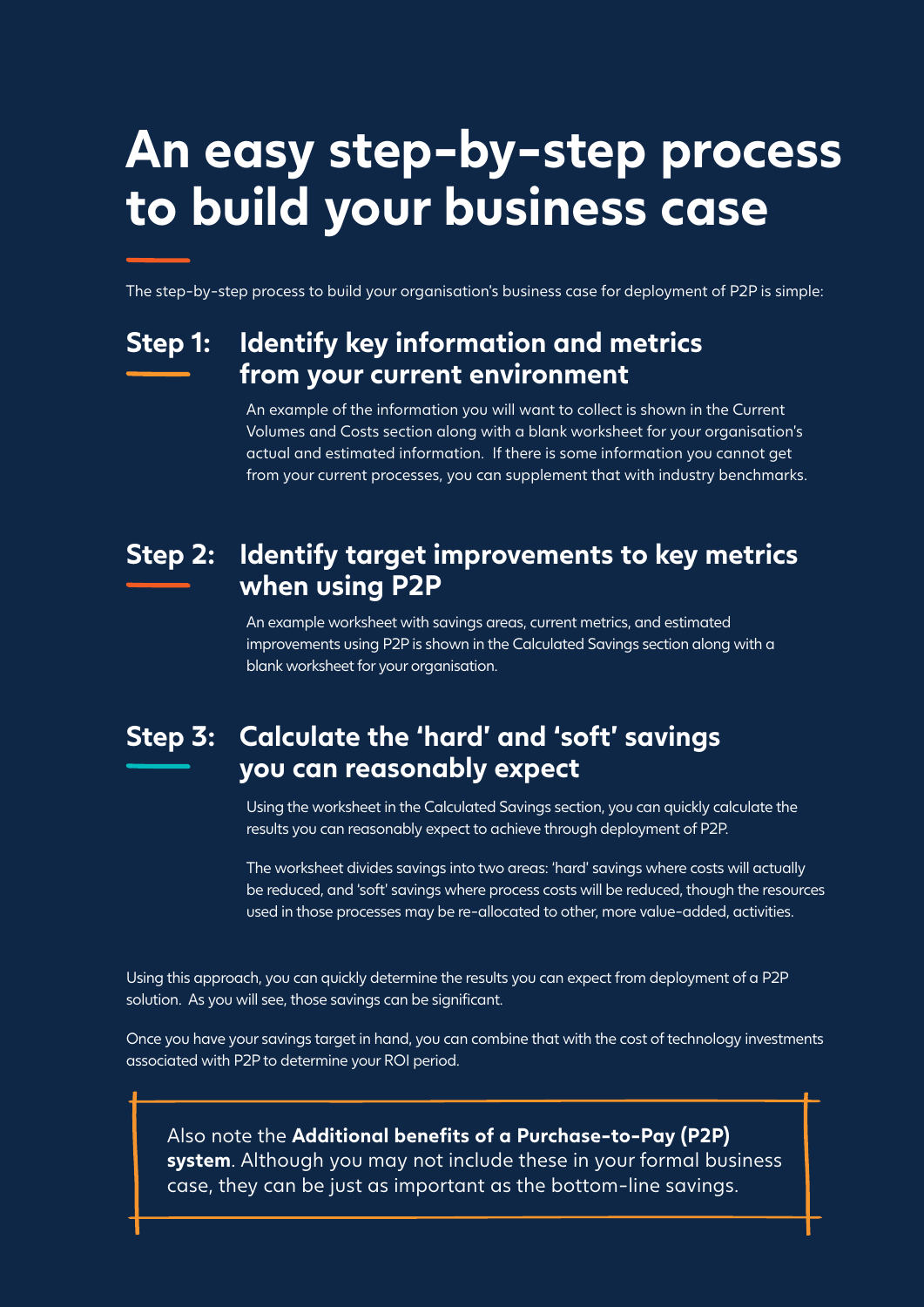## **Some notes before you begin**

#### **1. Don't use general industry benchmarks blindly**

Keep in mind that average performance metrics can vary widely from one industry to another, and that there are a lot of benchmark studies out there. If you have access to studies that are specific to your industry, we invite you to use them where you do not have metrics of your own.

If you are unclear on what benchmarks or target metrics are reasonable for your organisation, just contact Proactis. We will be happy to help you work through building a business case you can confidently use to promote implementation of a P2P system within your organisation.

#### **2. This business case is only for Purchase-to-Pay (P2P) – even more savings are available**

Although the savings you calculate in this guide are likely to be substantial, they do not represent all of the savings potential of a full Spend Management environment. Each of the following solution areas has great savings potential as well:

- Electronic invoices, including a variety of methods.
- **Contract Management.**
- Supplier Management.  $\bullet$
- eSourcing, including eAuctions.  $\mathbf{\hat{a}}$
- $\hat{\mathbb{C}}$ Marketplaces.

Each of these Spend Management solutions complements and enhances your P2P solution to create the opportunity for more savings through helping to find more high-quality suppliers, create favorable supplier agreements covering more purchase categories, reduce process costs, eliminate automatic extensions of unnecessary or nonrenegotiated contracts, etc. Each has a solid business case in its own right.

However, it's important to understand that a modern P2P solution is, in many ways, the foundation of a full Spend Management environment. It provides the day-to-day framework to drive compliance with corporate approval policies and usage of approved suppliers and agreements. So P2P is a great place to start.

**3. The average savings of 12% figure is a conservative average savings percentage for on-contract purchases based on results of many studies.** 

**4. On-contract spend is considered all spend against approved vendors using negotiated, contracted prices. All other spend is considered 'off-contract'.**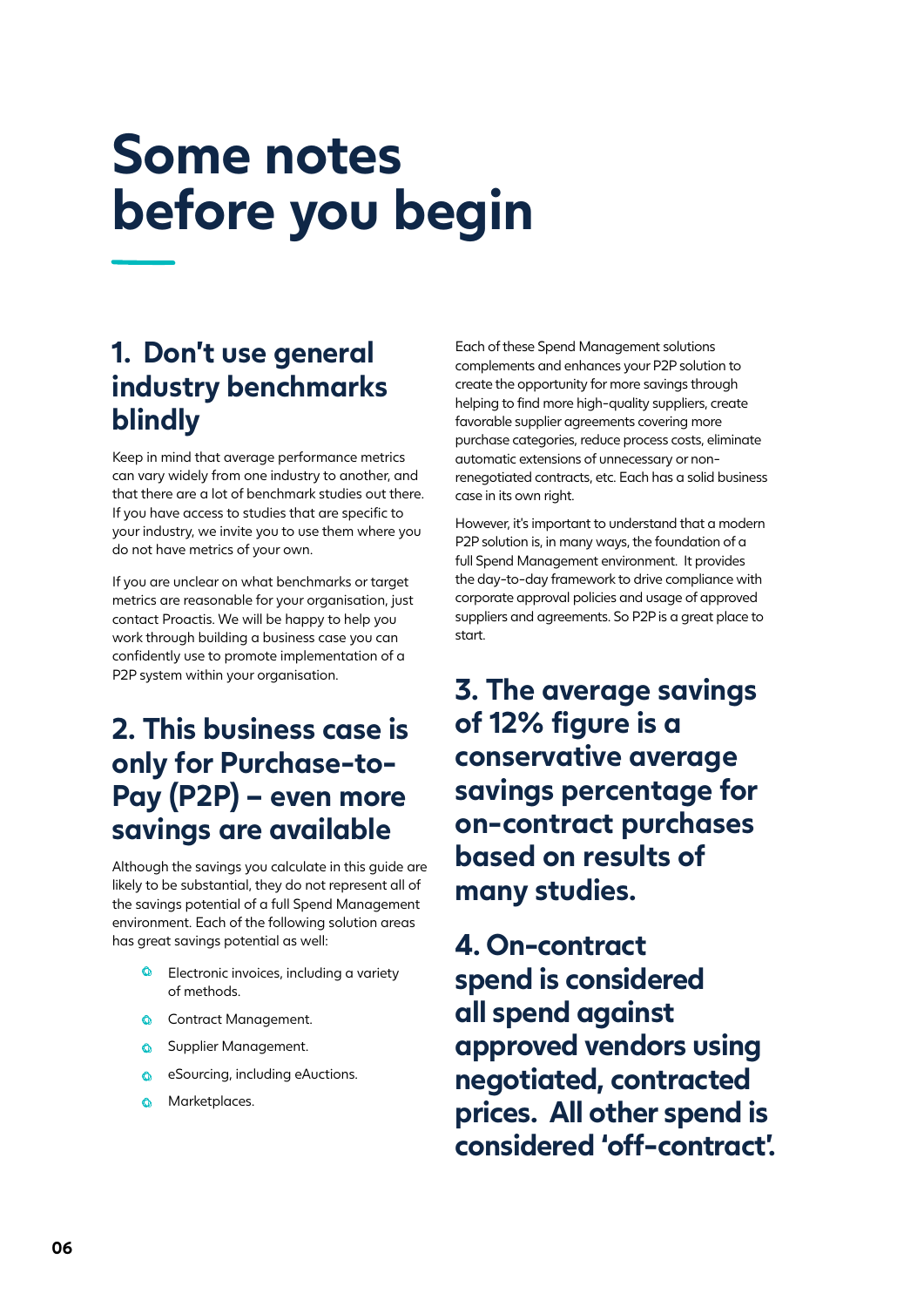### **Current Volumes and Costs**

**This section includes a worksheet where you can accumulate the information you will want to use regarding your current environment.**

**Your worksheet is just after the example below.**

#### **Example**

§

|                                                              | Volume or metric                              |
|--------------------------------------------------------------|-----------------------------------------------|
| Total addressable spend                                      | £250,000,000                                  |
| Current on-contract spend                                    | 40%                                           |
| Targeted savings for on-contract spend vs.<br>maverick spend | 10% (a conservative amount as average is 12%) |
| Annual PO volume                                             | 25,000                                        |
| Annual invoice volume                                        | 30,000                                        |
| Average per PO cost                                          | £27                                           |
| Average per invoice cost                                     | £15.61                                        |
| Request-to-order cycle time                                  | 3 days                                        |
| Invoice processing cycle time                                | 10 days                                       |
| Annual late payment fees                                     | £10,000 (from General Ledger)                 |
| Annual early payment discount lost                           | £50,000 (Estimated 2% on 1% of spend)         |
| Annual payment of duplicate/invalid invoices                 | £25,000 (Estimated 0.01% of spend)            |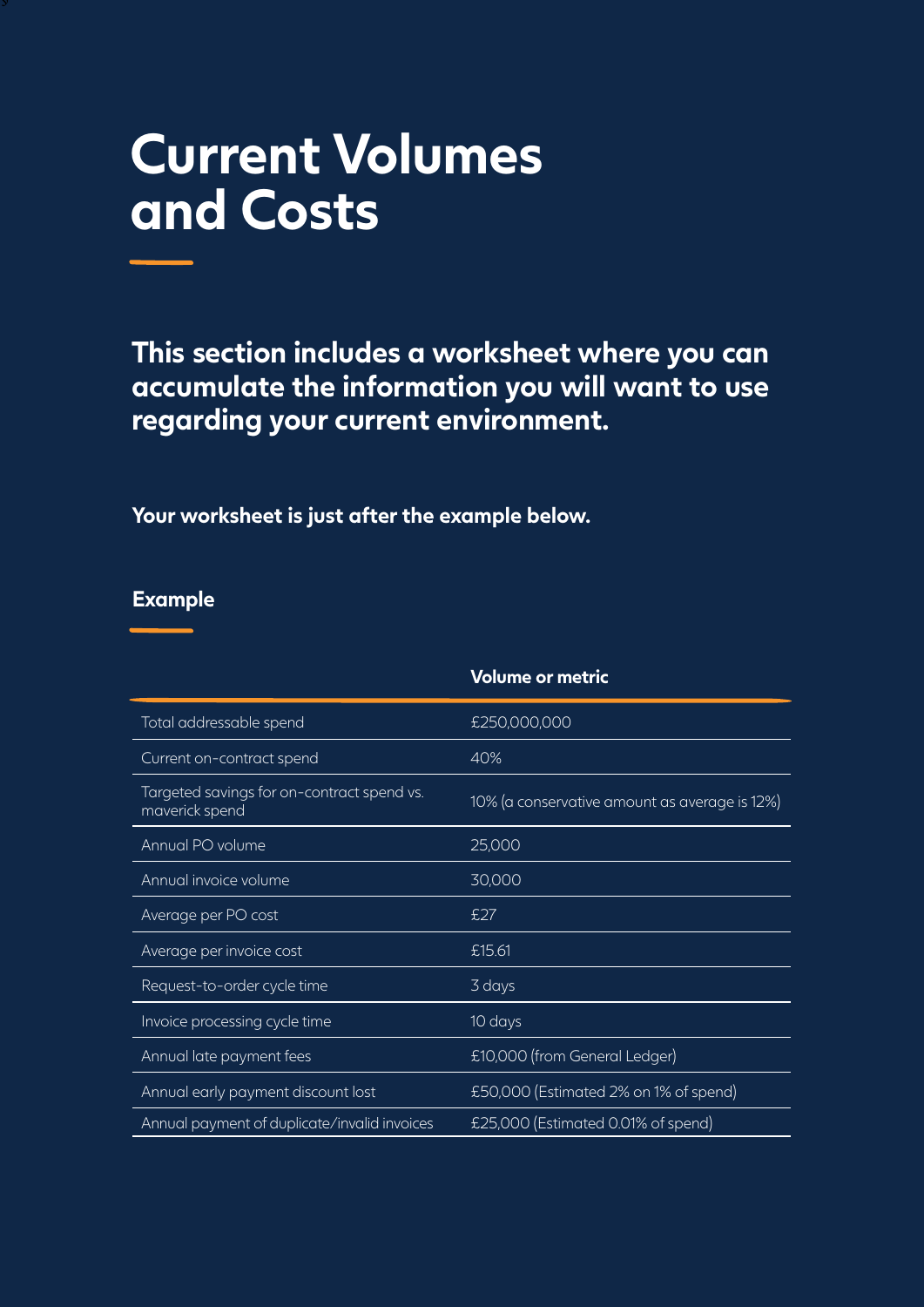## **Your worksheet**

|                                                                      | <b>Yours</b> | <b>Total</b> |
|----------------------------------------------------------------------|--------------|--------------|
| Total addressable spend (non-payroll Ops<br>$+ G&A)$                 |              |              |
| Current on-contract spend                                            |              |              |
| Targeted average savings for on-contract<br>spend vs. maverick spend |              |              |
| Annual PO volume                                                     |              |              |
| Annual invoice volume                                                |              |              |
| Average per PO cost                                                  |              |              |
| Average per invoice cost                                             |              |              |
| Average request-to-order time (days)                                 |              |              |
| Average invoice processing time (days)                               |              |              |
| Annual late payment fees                                             |              |              |
| Annual early payment discount lost                                   |              |              |
| Annual payment of duplicate/invalid<br>invoices                      |              |              |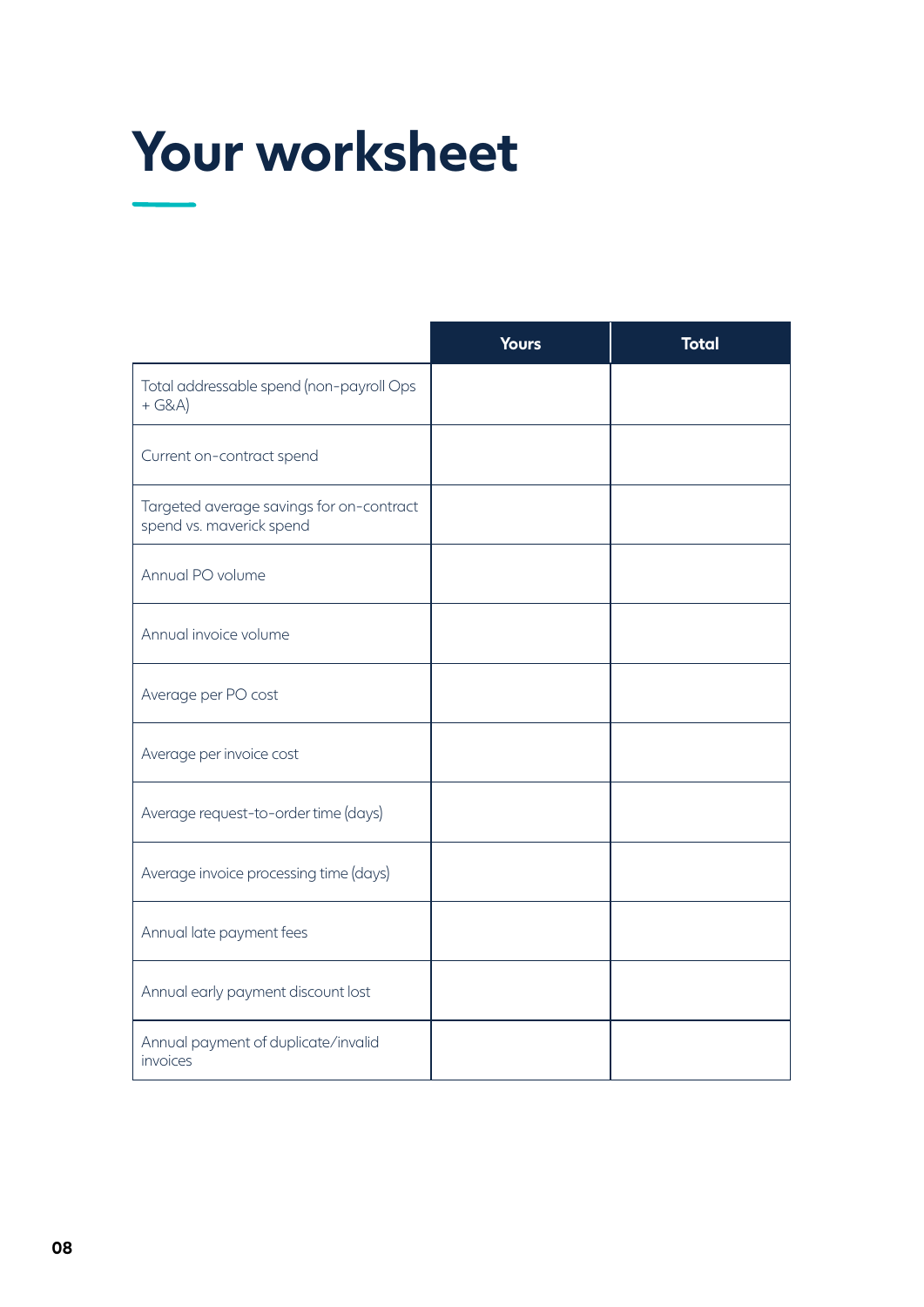## **Calculated Savings**

This section includes a worksheet where you can accumulate the information you will want to use regarding your current environment.

Your worksheet is just after the example below.

| <b>Category</b>                     | <b>Savings area</b>                                 | <b>Current</b>  | <b>Estimated</b><br>with P2P | <b>Improvement</b> | <b>Estimated</b><br>savings |  |  |  |
|-------------------------------------|-----------------------------------------------------|-----------------|------------------------------|--------------------|-----------------------------|--|--|--|
| <b>Hard</b><br>savings              | Avoidance of unauthorised<br>purchases              | 15% of<br>spend | 5% of spend                  | 10% of spend       | £25,000                     |  |  |  |
|                                     | Increased contract<br>compliance                    | 40%             | 75%                          | 35%                | £8,750,000                  |  |  |  |
|                                     | Late payment fees                                   | £10,000         | $\circ$                      | £10,000            | £10,000                     |  |  |  |
|                                     | Lost early payment discounts                        | £50,000         | $\circ$                      | £50,000            | £50,000                     |  |  |  |
|                                     | Payment of duplicate/invalid<br>invoices            | £25,000         | $\circ$                      | £25,000            | £25,000                     |  |  |  |
|                                     | Other                                               |                 |                              |                    |                             |  |  |  |
|                                     | Other                                               |                 |                              |                    |                             |  |  |  |
|                                     | £8,860,000<br><b>Total hard savings</b>             |                 |                              |                    |                             |  |  |  |
| <b>Process</b><br>(soft)<br>savings | PO processing cost                                  | £27/PO          | £23/PO                       | £4/PO              | £100,000                    |  |  |  |
|                                     | Invoice processing cost                             | £16/invoice     | £3/invoice                   | £13/Invoice        | £390,000                    |  |  |  |
|                                     | Other                                               |                 |                              |                    |                             |  |  |  |
|                                     | Other                                               |                 |                              |                    |                             |  |  |  |
|                                     | £490,000<br><b>Total process cost savings</b>       |                 |                              |                    |                             |  |  |  |
|                                     | <b>Total hard and process savings</b><br>£9,350,000 |                 |                              |                    |                             |  |  |  |
| <b>Process</b><br>(soft)<br>savings | Request-to-order (days)                             | 2.5             | 1                            | 1.5                | 60%<br>reduction            |  |  |  |
|                                     | Invoice processing (days)                           | 9.7             | 3.8                          | 5.9                | 61%<br>reduction            |  |  |  |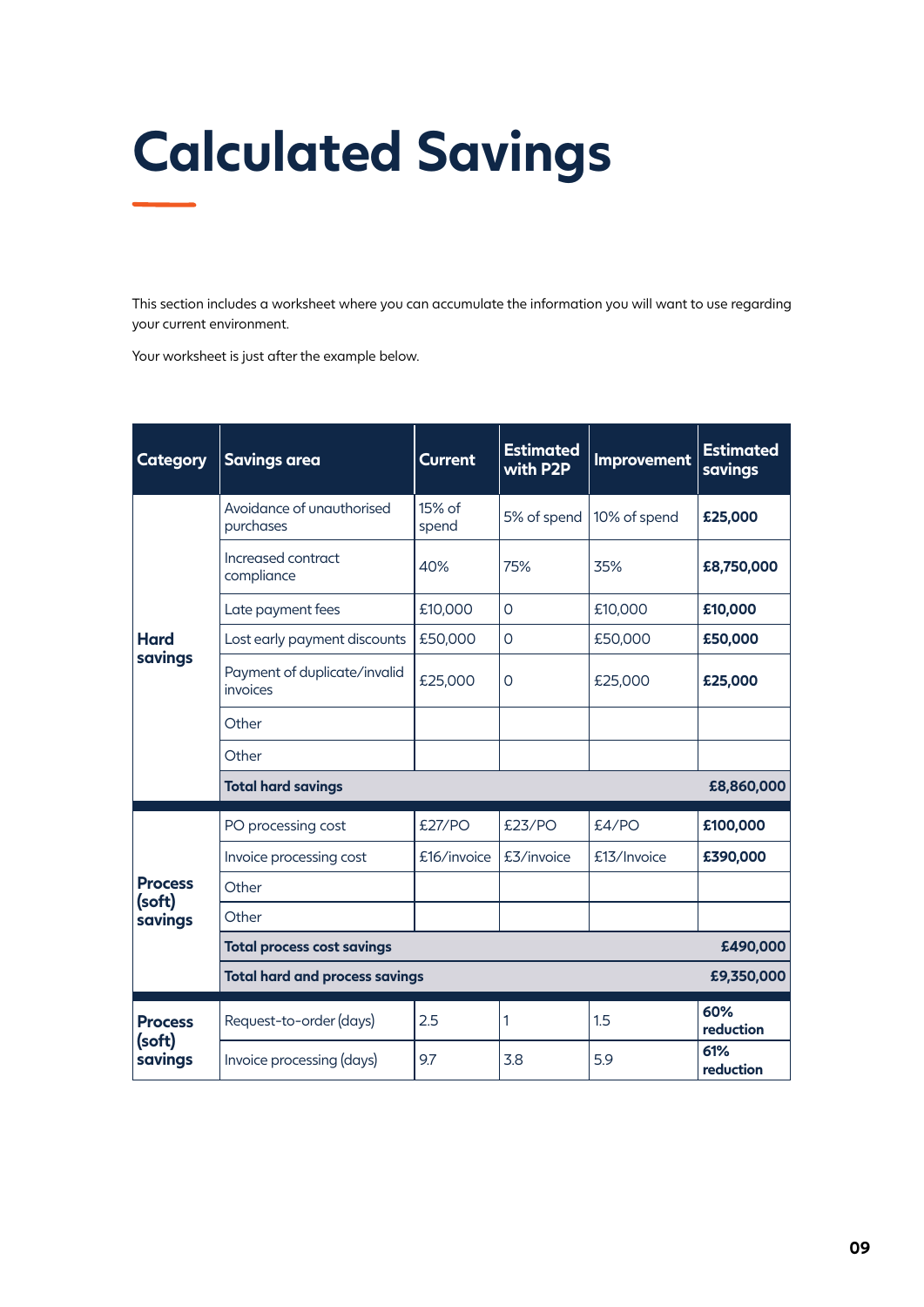## **Your worksheet**

| <b>Category</b>                     | <b>Savings area</b>                      | <b>Current</b> | <b>Estimated</b><br>with P2P | <b>Improvement</b> | <b>Estimated</b><br>savings |  |  |
|-------------------------------------|------------------------------------------|----------------|------------------------------|--------------------|-----------------------------|--|--|
| <b>Hard</b><br>savings              | Avoidance of unauthorised<br>purchases   |                |                              |                    |                             |  |  |
|                                     | Increased contract<br>compliance         |                |                              |                    |                             |  |  |
|                                     | Late payment fees                        |                |                              |                    |                             |  |  |
|                                     | Lost early payment discounts             |                |                              |                    |                             |  |  |
|                                     | Payment of duplicate/invalid<br>invoices |                |                              |                    |                             |  |  |
|                                     | Other                                    |                |                              |                    |                             |  |  |
|                                     | Other                                    |                |                              |                    |                             |  |  |
|                                     | <b>Total hard savings</b>                |                |                              |                    |                             |  |  |
| <b>Process</b><br>(soft)<br>savings | PO processing cost                       |                |                              |                    |                             |  |  |
|                                     | Invoice processing cost                  |                |                              |                    |                             |  |  |
|                                     | Other                                    |                |                              |                    |                             |  |  |
|                                     | Other                                    |                |                              |                    |                             |  |  |
|                                     | <b>Total process cost savings</b>        |                |                              |                    |                             |  |  |
|                                     | <b>Total hard and process savings</b>    |                |                              |                    |                             |  |  |
| <b>Process</b><br>(soft)<br>savings | Request-to-order (days)                  |                |                              |                    |                             |  |  |
|                                     | Invoice processing (days)                |                |                              |                    |                             |  |  |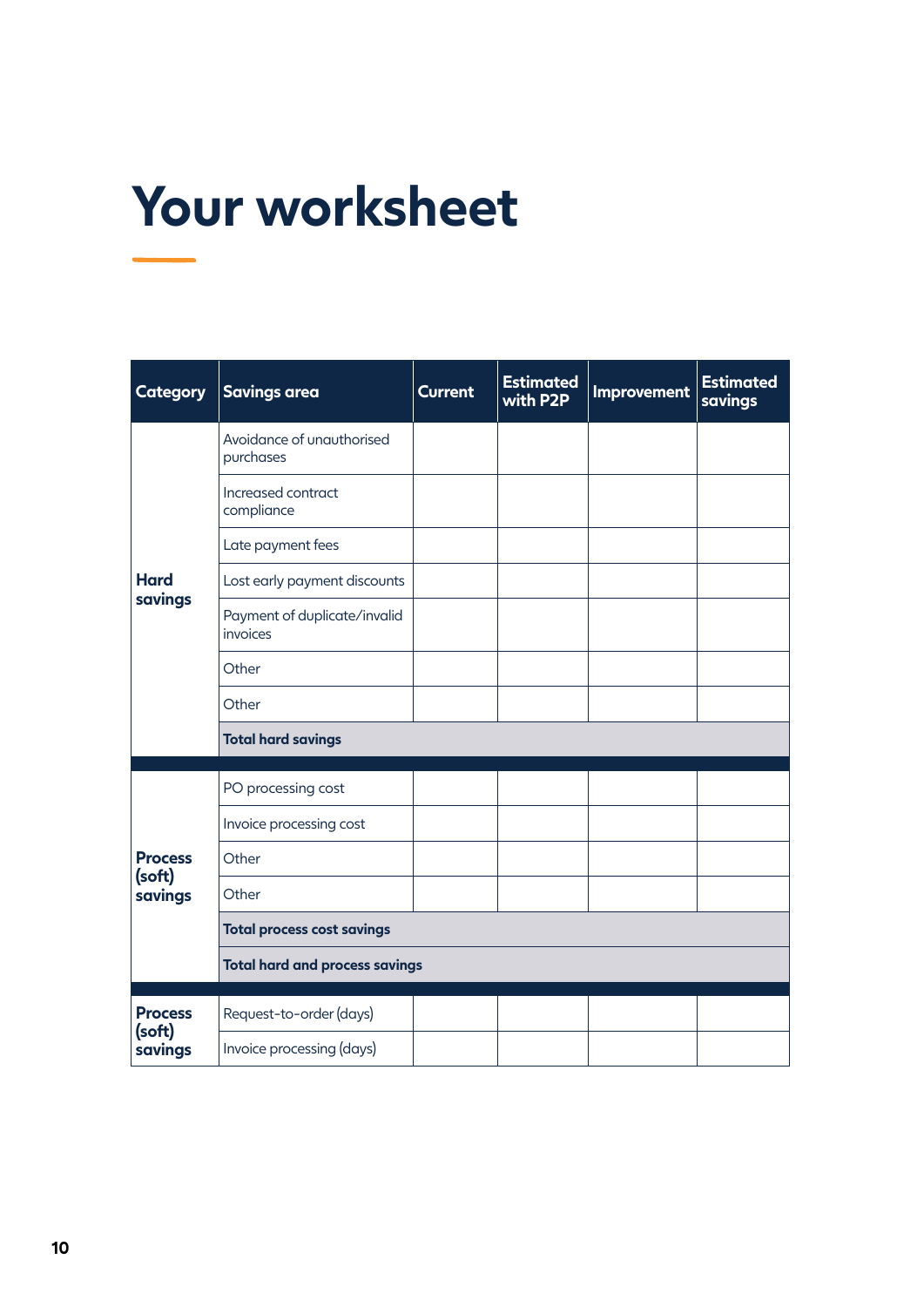## **Additional benefits of a Purchase-to-Pay (P2P) solution**

There are many other benefits you may also consider important, even if you do not include them in your financial business case. Some of those include:

#### **Savings from mitigated risk**

- Reduced costs of problems caused by supplier non-performance.
- Reduced cost of liabilities caused by supplier non-compliance.

#### **Strategic benefits**

- Increased financial control.
- Increased spend visibility.
- Increased contract commitment visibility.
- Increased transparency of the procurement process.
- Increased organisational agility.
- Increased workforce morale and productivity.

#### **Additional benefits for multi-unit organisations**

- Ability to effectively take a centre-led approach to procurement.
- Ability to leverage full buying power.
- Ability to share and consistently leverage best practices.

This guide has hopefully given you a simple, straight forward way to develop your P2P business case. If you have any further questions, please don't hesitate to contact us:

**Email:** [info@proactis.com](mailto:info@proactis.com) **Web:** [proactis.com](http://proactis.com)